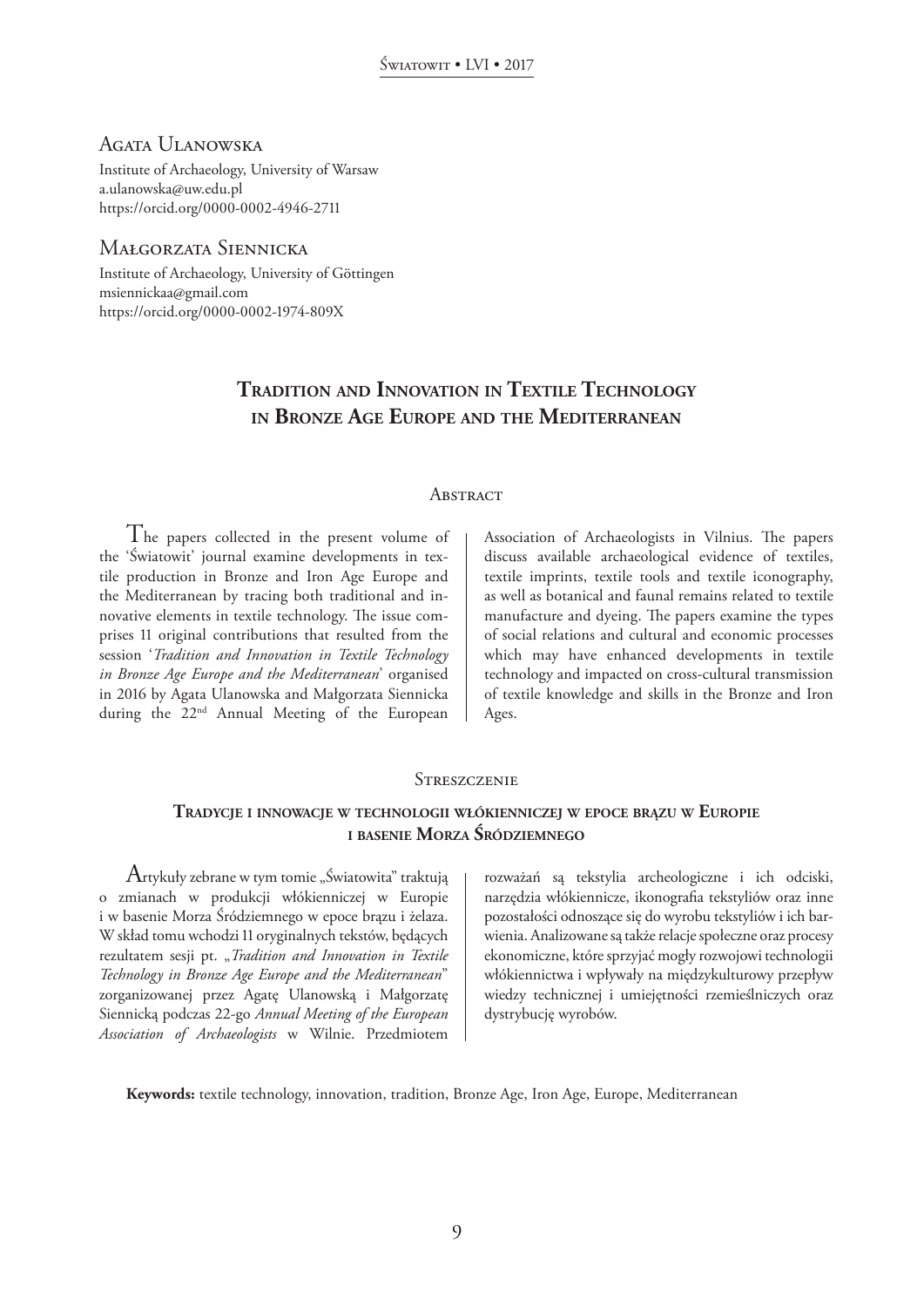Textile archaeology has developed significantly in recent years, prompting growing academic interest in archaeological textiles, textile technology, and textile production. These developments have arisen from multiand interdisciplinary approaches to studies of prehistoric textiles that comprise all the available evidence and comparative data, such as material-contextual, iconographic, and textual sources, as well as experimental archaeology and scientific analyses (*cf.* Rahmstorf 2015; Siennicka *et al.* 2018). As a result, textile production, with its complex technology and high socio-cultural significance, has been acknowledged as a key craft in the economies of Bronze Age Europe and the Mediterranean. In addition to this, the great diversity and complexity of knowledge and skills, as well as the large workloads required by textilemaking, have been properly recognised as economically and socially important (*cf.* Andersson Strand, Nosch 2015).

Despite its complexity and importance, textile technology has often been considered rather traditional and unchanging throughout the centuries of the Bronze Age (for a discussion on traditional and innovative elements in textile production, *cf.* Nosch 2015). It is only in the last few years that innovations in textile technology, such as a spread of woolly sheep and the growing significance of 'wool economy' (*cf.* Breniquet Michel 2014; Nosch 2015; Becker *et al*. 2016; Bender Jørgensen, Rast-Eicher 2016; Sabatini in this volume), various methods of procurement of fibres and yarns (*cf.* Rast Eicher 2005; Grömer *et al.* 2013; Bender Jørgensen, Rast-Eicher 2016; Ruiz de Haro in this volume), various weaving and decoration techniques such as twill weaves, tapestry, embroidery (*cf.* Grömer *et al.* 2013; Nosch 2015; Bender Jørgensen, Rast-Eicher 2016; Banck-Burgess in this volume), as well as invention of advanced dyeing techniques such as purple dyeing (*cf.* Burke 2010; Nosch 2015; Hofmann-de Keijzer 2016; Landenius Enegren, Meo 2017) have been recognised as major developments in the Bronze Age.

In order to examine in more detail the processes that may have influenced innovations in textile technology, as well as possible factors which may have prevented textile techniques from changing through time, Agata Ulanowska and Małgorzata Siennicka organised a session *'Tradition and Innovation in Textile Technology in Bronze Age Europe and the Mediterranean'* during the 22nd Annual Meeting of the European Association of Archaeologists in Vilnius, in 2016. The session was intended to explore the ways in which traditional and innovative elements in textile technology may be traced and defined in the *longue durée* of the Bronze Age. To this end, the archaeological evidence for textiles, textile imprints, textile tools and textile iconography, as well as evidence for the botanical and faunal environment of Bronze and Iron Age Europe and the Mediterranean were analysed (see various contributions in this volume). It was also an objective of the conference to scrutinise what kinds of social relations, as well as cultural and economic processes, might have stood behind the developments in textile technology, and what their impact might have been on the transmission of textile knowledge and skills (*cf.* Ulanowska, Siennicka 2017a; 2017b).

The peer-reviewed contributions collected in the present volume of the 'Światowit' journal are the outcomes of the abovementioned EAA session in Vilnius.<sup>1</sup> The contributions are arranged geo-chronologically, starting with the discussion on the oldest traditions and innovations in textile-making in Europe.

In her paper *'*"*Nothing Like Textiles*": *Manufacturing Traditions in Textile Archaeology'*, **Johanna Banck-Burgess** examines prehistoric techniques for making patterned textiles. She discusses several combinations of weaving and wrapping techniques observed in archaeological textiles from Europe dated to between the Neolithic and the Early Iron Age, and argues that manufacturing traditions were of significant importance for the value and visual appearance of prehistoric fabrics.

A study of 'textile ceramics' – impressions of textiles on Early Bronze Age ceramic vessels from Bruszczewo in Poland – is presented in the paper ', Textilkeramik": *Textileindrücke auf bronzezeitlicher Keramik vom Fundplatz Bruszczewo'* by **Stefanie Schaefer-Di Maida**. On the basis of silicone impressions taken from the original imprints on clay, she analyses technical features of the impressed textiles and suggests that second-hand textiles were used in production of pottery, as well as proposes possible aesthetic and symbolic meanings of the fabrics impressed on clay.

**Serena Sabatini**, in the paper '*Wool Economy During the European Bronze Age*', examines whether the conceptual frame of 'wool economy', which has been successfully applied to studies of textile production in the Near East and the Aegean Bronze Age, may also be applicable to the evidence from Bronze Age Europe. This contribution also considers the complex socio-economical mechanisms that must have stood behind the production and trade of wool in prehistory.

In the paper *'Innovative or Traditional: Diachronic Approach to Weaving Technology in Bronze Age Greece'*, **Agata Ulanowska** identifies potential innovations in weaving technology in Bronze Age Greece, as well as

<sup>&</sup>lt;sup>1</sup> Unfortunately, not all of the originally presented papers could be published in this volume. For the complete list of the partici-

pants of the EAA session in Vilnius and short summaries of their presentations, *cf*. Ulanowska, Siennicka 2017a; 2017b.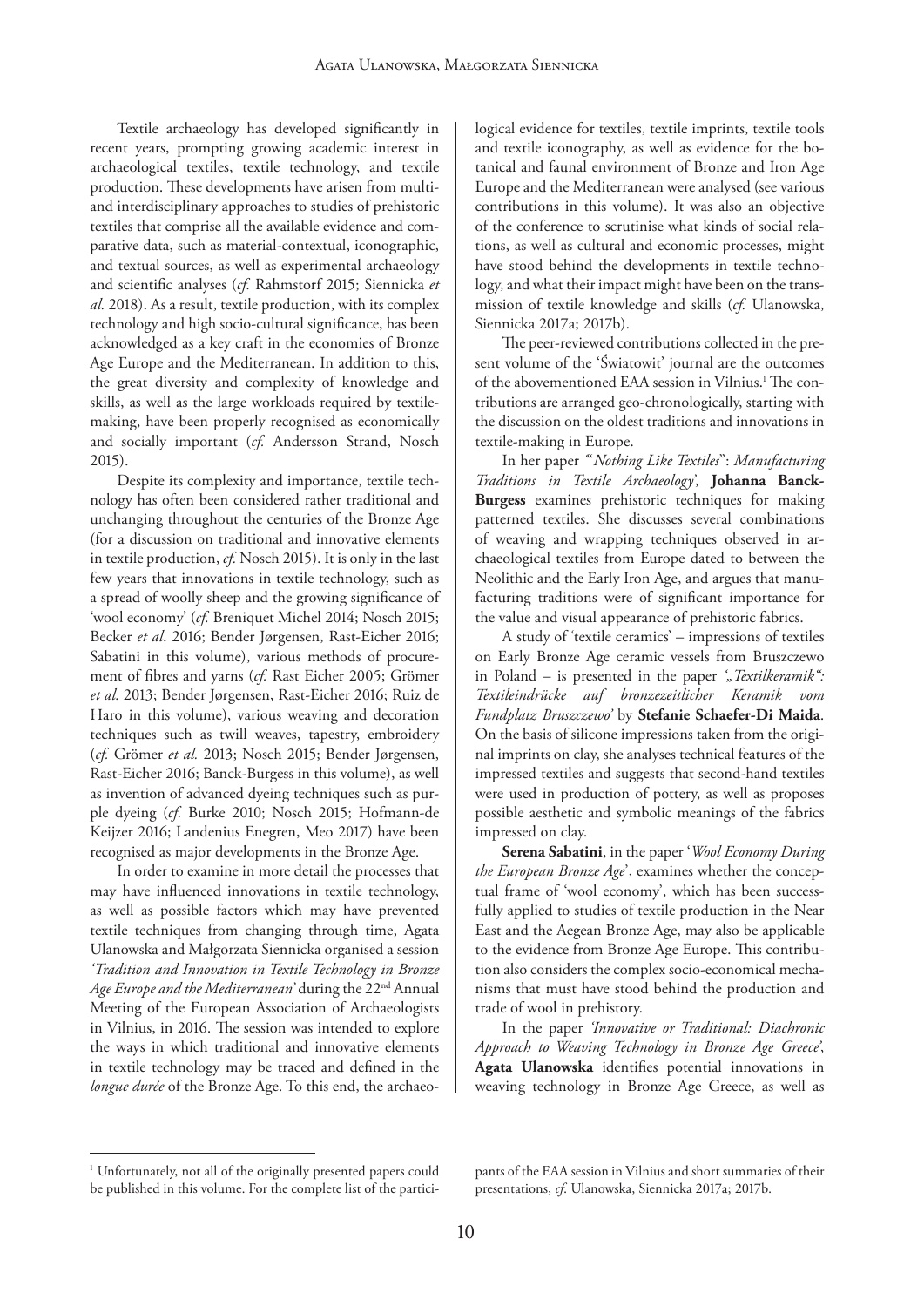discusses whether these innovations can be examined diachronically and in the context of specific socio-cultural relations. As potential innovations she suggests improvements in the construction of the warp-weighted loom, possible use of other types of big looms, and the introduction of new forms of loom weights.

Various uses of fibre-spun products, *e.g.* strings and ropes, as well the research potential of imprints of threads on clay and plaster, are studied in the contribution '*Beyond Textiles: Alternative Uses of Twisted Fibres. Evidence from Akrotiri, Thera*' by **Sophia Vakirtzi**, **Fragoula Georma**, and **Artemis Karnava**. Technical parameters of thread and string impressions from Late Bronze Age Akrotiri on Thera are also examined in relation to finds of actual strings and ropes from Akrotiri, as well as the functional parameters of textile tools discovered at the site, in order to recognise whether locally and non-locally produced threads may be distinguished.

**Dominika Kofel** discusses textile production and dyeing at Late Bronze Age Hala Sultan Tekke in the paper '*To Dye or Not to Dye: Bioarchaeological Studies of Hala Sultan Tekke Site, Cyprus*'. With the intention to scrutinise what kind of raw materials were used and what textile activities could have been undertaken at Dromolaxia Vizatzia, she analyses the compound evidence of bioarchaeological remains (plant macrofossils and molluscs) together with textile tools and built-in installations from the site.

The use of a spinning bowl and production of linen yarns in the Castreña culture of the Late Bronze and Iron Age are discussed by **María Irene Ruiz de Haro** in her paper '*Technical Innovation in Processing of Flax Yarn Production in the Northwest of the Iberian Peninsula: The Spinning Bowl'*. She analyses the limited and late distribution of the so-called 'spinning bowls' in relation to flax, a fibre that was presumably processed with these tools, contextualised by the raw materials and spinning techniques that were traditionally used in this region and time-period.

In the paper '*Textile-impressed Pottery Revisited: Its Usefulness for Studying Bronze Age Textile Craft in Estonia*', **Riina Rammo** examines and systematises textile impressions on pottery as indirect evidence of textile manufacturing in the Estonian Bronze Age. While discussing the limitations of the data that can be gained from the imprints, as well as the application of other items that may have been impressed on clay, she suggests that textiles were primarily impressed on clay for functional reasons, without excluding potential symbolic meanings of this practise.

**Magdalena Przymorska-Sztuczka**, in the paper '*A Comb or a Loom? An Attempt at Interpretation of the Szemud Urn Image*', discusses an engraving on a faceurn from the Late Bronze or Early Iron Age Szemud in Poland as a possible representation of a vertical warp-

weighted loom. By presenting a comparative analysis of the Iron Age iconography of the warp-weighted loom, she suggests a new interpretation for a motif that is traditionally recognised as a depiction of a comb.

In the paper '*The Hallstatt Textiles from the Bi-ritual Cemetery in Świbie*', **Joanna Słomska** and **Łukasz Antosik** present the largest collection of archaeological textiles from the Hallstatt period in Poland. After discussing technical parameters of fabrics, braids, and threads, they argue that, unlike the other finds of archaeological textiles from the Hallstatt period in Poland, the textiles from Świbie represent several features that associate them with textile production of the Lusatian culture.

In the contribution '*Wool Textiles from the Roman Period at the Site of Grudna, Poland*', **Małgorzata Grupa**  introduces unique remains of wool textiles, made using the sprang technique, that were discovered in a kurgan dated to the Roman period. She discusses the status of the person buried in the kurgan and the possible provenance, *e.g.* local or non-local, of the grave goods, including the textiles.

The editors of the present 'Światowit' volume wish to express their special thanks to Marie-Louise Nosch (Centre for Textile Research, Copenhagen) whose excellent paper '*The Wool Age: Traditions and Innovations in Textile Production, Consumption and Administration in the Late Bronze Age Aegean*' (2015) inspired them to choose tradition and innovation as the main framework for investigating developments in textile technology during the EAA session in Vilnius. We would also like to thank the colleagues from the EAA and the University of Vilnius for all the received support and help in organising the session. However, the organisation of the session would not be possible without the funding received by Agata Ulanowska from the National Science Centre in Poland for her research project 'Textile production in Bronze Age Greece – comparative studies of the Aegean weaving techniques' (FUGA post-doctoral internship at the Centre for Research on Ancient Technologies, Polish Academy of Sciences, awarded by the National Science Centre in Poland, DEC-2015/16/S/HS3/00085) and the funding received by Małgorzata Siennicka from the Research Executive Agency of the European Commission and the Marie Skłodowska-Curie Actions for her research on textile tools from Early Bronze Age Greece carried out at the University of Copenhagen (PIEF-GA-2012-329910).

The editors wish to express their gratitude to the director of the Institute of Archaeology at the University of Warsaw, Krzysztof Jakubiak, who kindly agreed to publish the proceedings of the Vilnius session in this issue of the 'Światowit' journal, as well as provided all the necessary funding for this publication. For the language proof